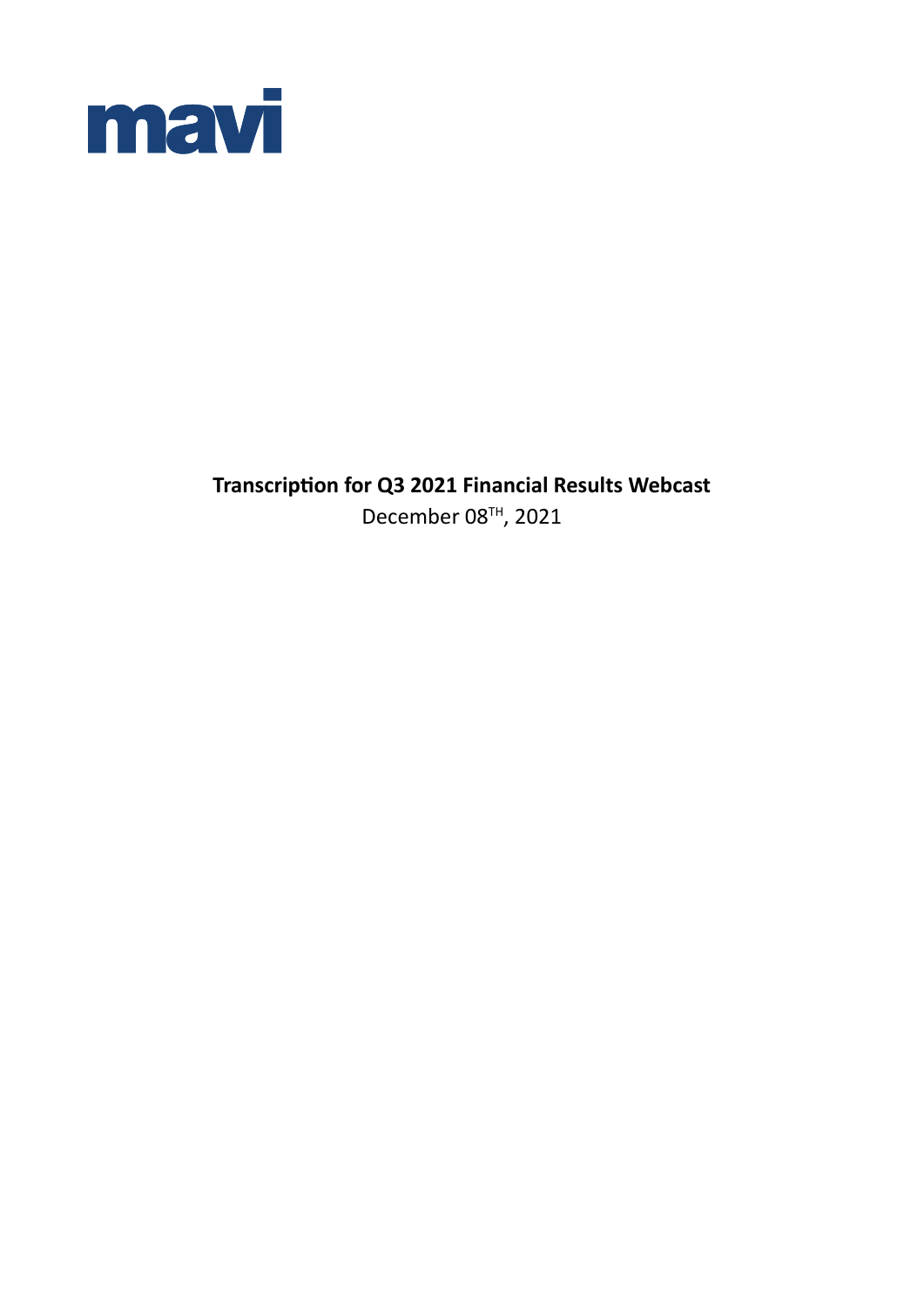# mav

### **Duygu Inceoz:**

Welcome to Mavi webcast for the third quarter 2021 financial results. Our CEO, Cuneyt Yavuz, will be presenting the results followed by a Q&A session. Please note that this webcast is being recorded. We kindly ask you to keep your microphones and cameras muted throughout the presentation. Now, I will leave the floor to Cuneyt Yavuz.

## **Cuneyt Yavuz:**

Hello everyone! Welcome to our webcast for the financial results of the third quarter of 2021, ending October 31, 2021. I am very happy to announce another strong quarter with solid results. Mavi company continues to demonstrate its strength in the face of major external challenges. As always, I would like to provide a short business overview on the key developments and the trading environment of the quarter.

As you all know, in Q3 2021, pandemic related restrictions were largely lifted across the countries we operate in. In Turkey, we are operating in normal trading hours since the beginning of June with very strong demand for Mavi products. In Q3, our Turkey business grew 73% yoy on top of a strong base. Recall that Q3 last year was the only quarter we delivered sales growth. The customer traffic in our retail stores is already above pre-pandemic levels on a comparable basis. Meanwhile, conversion rates, units per transaction and the average basket size are higher compared to the same period of 2019. This is an important indication that the brick-and mortar retail business is here to stay and will continue to be our key trading and growing channel. Our international markets have also been operating under normal trading hours in the quarter. International sales grew 29% in TL terms and 11% on constant currency basis on a strong base mainly driven by the performance of North America business. In addition to the comeback of the retail business, online sales growth remains strong globally driven both by mavi.com business and marketplace performance. Revenue share of all digital channels year to date is 11% in Turkey and 15% globally. With controlled expense management and increasing revenue stream, Opex to sales ratio improved 180bps in Q3 2021 and 625bps in 9M 2021 year over year. I will re-iterate that our main pillars for continued success are dynamic supply chain management, efficient product planning and inventory management. Our bestin-class marketing communication is an indispensable enabler for our fast recovery and successful results. In line with our All Blue strategy, we continue to invest in our brand with product innovations focused on sustainability, make a difference through collaborative collections, and offer new reasons for our customers to choose Mavi.

Moving on to slide 3 with our key highlights for the quarter:

In order to mark the performance against pre-covid levels, throughout the presentation we include performance comparisons against same period 2019.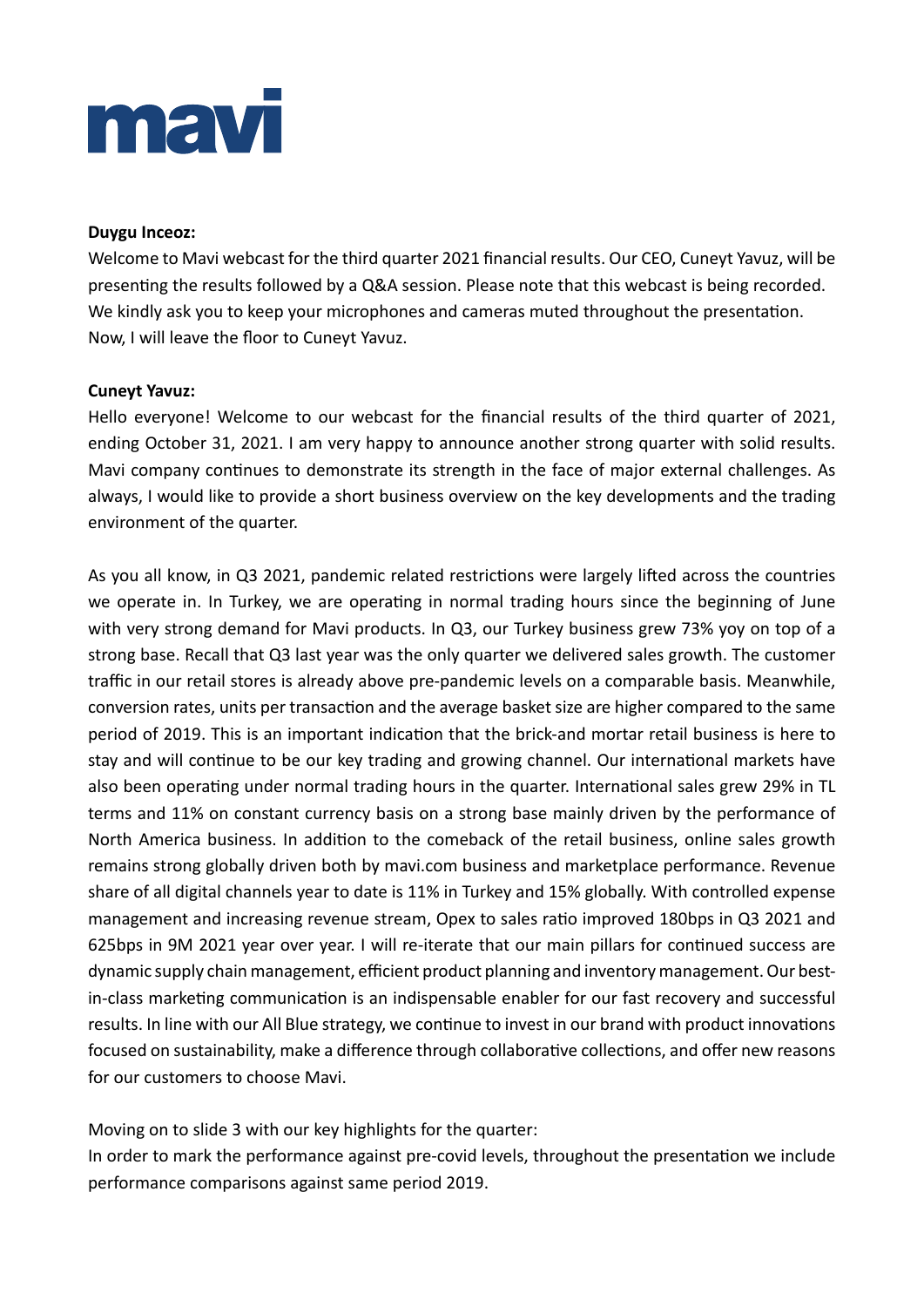

• Our consolidated sales in the first nine months of 2021 realized at 3 billion 191 million liras growing 82% versus same period last year and 49% versus same period 2019.

• Turkey retail sales grew 89% and Turkey online grew 122% year on year.

• Our EBITDA, growing 150%, realized 750 million TRY, resulting in an EBITDA margin of 23.5% as of nine months 2021

• We delivered our highest ever quarterly earnings, beating quarter two, and as a result our net income for the first nine months amounted to 301 mn liras.

• Strong sales performance led to high operational cash generation resulted with a balance sheet net cash position of 369 mn liras, strengthening our management commitment to stay a net cash company

• The total number of mono-brand stores globally, including franchisees, reached 453.

Lets move to slide 4 to review our channel performance:

Total revenue grew 64% in the third quarter on a relatively stronger base compared to last year and 68% compared to same quarter 2019. As stated earlier, alongside the brick and mortal retail business rebounding, our e-commerce channels continued to perform very strong throughout the quarter. Growing 86% in Q3 and 102% in nine months, global e-commerce sales share in total revenue stands at 12%. In the third quarter in which the operations continued uninterruptedly on normal trading hours, traffic in our stores exceeded pre-pandemic levels and the strong demand for Mavi products continued. While we continue to benefit from the preference towards casual wear, we also make sure to provide the consumers with reasons to shop at Mavi and remain their brand of choice. As a result, our sales in Turkey grew 73% in Q3 compared to last year and 67% compared to same quarter 2019. Our e-commerce business in Turkey, which constitutes of mavi.com and marketplace sales, grew 112% in the third quarter and 122% in the nine months of 2021, on top of a strong base. Recall that international operations had a significant recovery period in quarter three last year. Therefore, with a more normalized growth rate of 29% in the third quarter, international sales in nine months performed 73% growth compared to 2020 and 55% growth compared to 2019 in TL terms. In constant currency terms, total international sales grew 44% in nine months. With the recovery of the brickand-mortar businesses, total revenue consists of 61% retail, 27% wholesale and 12% e-commerce as of nine months 2021. 82% of consolidated revenue is from Turkey.

On slide 5, we start to focus on Turkey retail business:

We opened 8 new stores, closed 3 stores, and expanded 6 stores in Turkey in the nine months of 2021.

As of October - end, we have 325 own-operated stores totaling close to 163 thousand sqms of selling space in Turkey with an average store size of 500 sqms.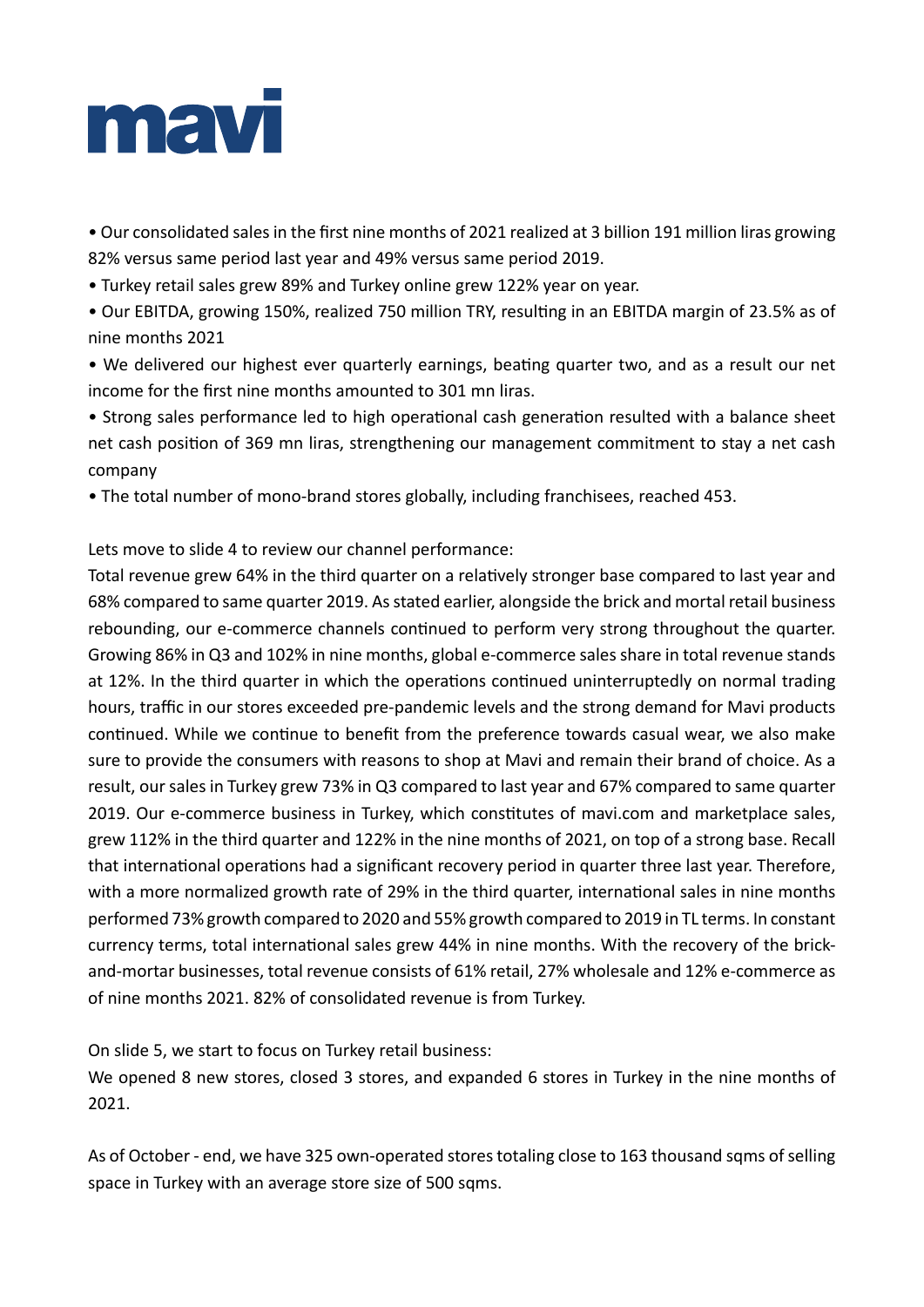

On slide 6, lets elaborate on the same stores' performance in Q3 2021.

We have a strong same store sales comparison for quarter three as all our stores in Turkey were fully open both this year and last year. With traffic increasing 69% versus 2020 and surpassing pre-covid 2019 level by 6% in Q3, same stores sales have grown 75.2%. The number of transactions increased 43.8% and basket size grew 21.8% versus same quarter last year. It is important to note that same store sales in Q3 is 58% higher than quarter three of 2019 with both conversion rate and unit per transaction still realizing above pre pandemic levels.

Moving on to slide 7 to review category-based developments in Turkey retail:

Our denim category, which now constitute 42% of total retail sales in Turkey, grew 79% in 9 months 2021. As consumers shopping behaviors is changing towards more casual styles, we continuously enrich our product range to respond to this demand. Expanding our t-shirt, sweatshirt and jersey offerings continue to result in robust sales performance in knits category. As of nine months, our knits business grew 101% year on year and constitute 27% of our retail sales in Turkey. Capitalizing on the same trend, another significant category is non-denim bottoms. Growing 175% in nine months and bringing incremental revenue non-denim bottoms now make up 6% of our total Turkey retail sales. Accessories, contributing significantly to our women's business, grew 84% in nine months 2021. Our fall-winter jackets collection received great response from our consumers and printed a 115% growth this year, reaching 7% of our total Turkey retail sales. Shirts are also on a relative come-back growing 62% year over year.

# On slide 8, lets review our online sales performance:

On this slide we review the total online sales of Mavi including the sales to the third-party digital platforms to which we wholesale, in addition to our direct-to-consumer online sales made up of mavi.com and marketplace sales that are reported under e-commerce channel. Including the wholesale e-com, our total online sales grew 77% globally and reached 467 mn TL, constituting 14.6% of total revenue in 9M 2021. The evident move from wholesale e-com to direct to consumer channels globally provides us with more control over our offerings and has a positive contribution on profitability.

Online sales in Turkey grew 122% driven by 80% growth of mavi.com and 168% growth of marketplace operations and now constitutes close to 11% of total sales in Turkey. International online business growth is primarily driven by our own platform, mavi.com which grew 74% in nine months 2021.

32.5% of total international sales are through online channels. We continuously invest in digital systems, logistic operations and on our CRM platforms. Mavi is achieving its fair share in this changing and growing online environment. We believe that the customers acquired during this pandemic period are here to stay and that this strong sales momentum will not reverse. The ongoing shift towards e-commerce is only good news for Mavi given that our online business is an increasingly positive margin contributor with a full-price strategy across all categories.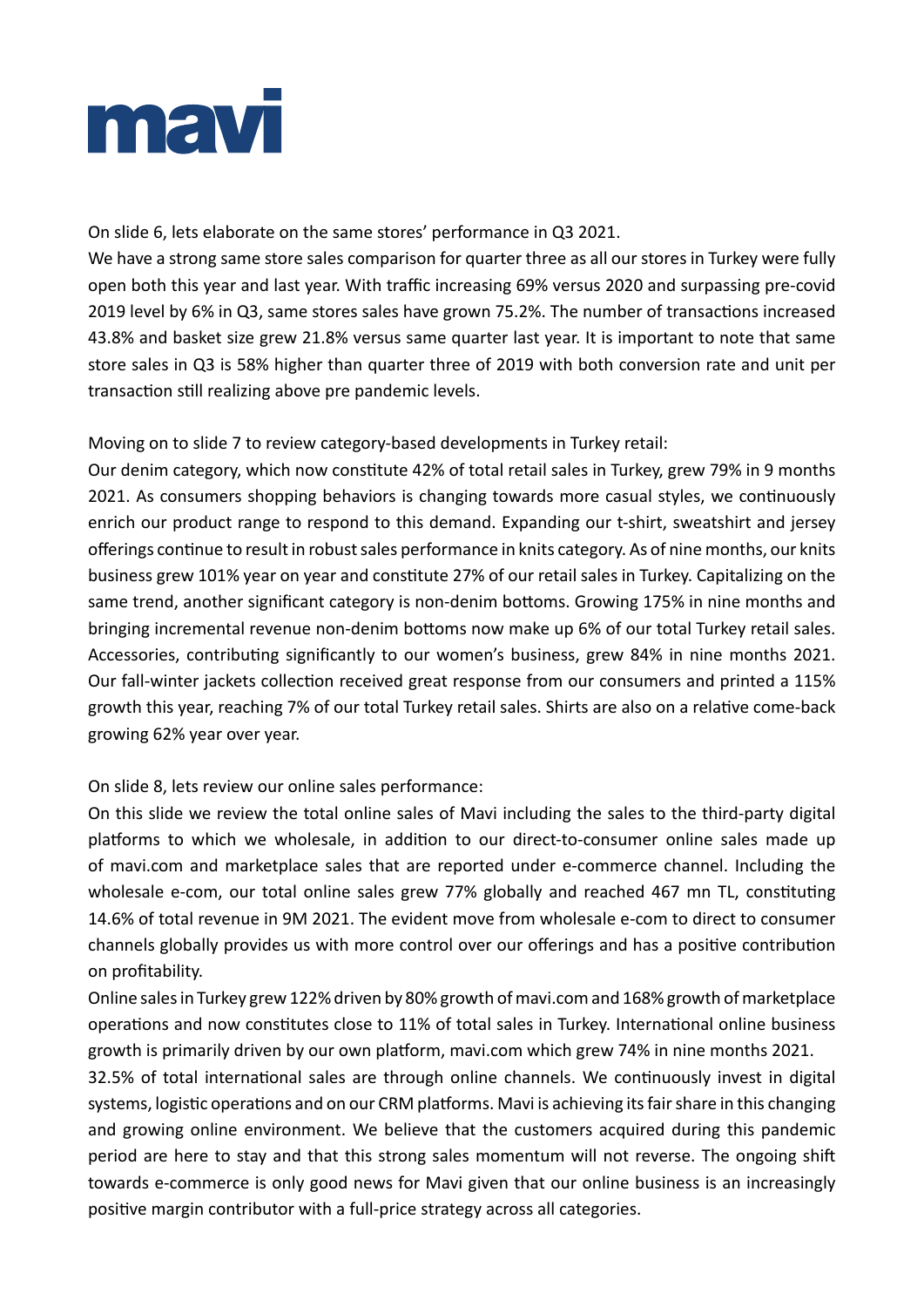

Let's move on to review our margin performance on the next two slides.

# On slide 9:

Gross margin is still and seemingly will continue to be, on top of our primary focus areas. Our teams have been working rigorously to plan for the right product, right price, right calendar and managing in-season inventory with a very flexible and dynamic manner to ensure optimum sell-throughs. I am proud to report the results of this hard work. With the strong demand for our Fall-Winter collection launched in quarter three, we were able to preserve our gross margins despite all cost pressures we have been talking about within the last year. Realizing at 51.2% in the first nine months of the year, gross margin improved 110 basis points vs last year and 160 basis points vs same period of 2019 normalized with current interest rates and one-offs.

## On slide 10;

Similar to last quarter but only stronger, our EBITDA margin improved significantly and surpassed precovid 2019 levels in the third quarter. Including IFRS16, total EBITDA for the nine months amounted to 750 mn TL, growing 150% and resulting in 23.5% EBITDA margin. Consequently, we are reporting another quarter with record earnings. Our net income of 162 mn TL in the third quarter amounted to 301 mn TL net income for the nine months of 2021. Significantly higher than pre-pandemic 2019 levels, net income margin is 12.0% in Q3 and 9.4% in nine months of 2021.

On slide 11, we look into our operational cash flow and working capital performance:

The strong operational performance led to 625 mn TL of operational cash flow generation as of nine months. Very effective inventory management coordinated across our teams is an integral part of this success. As of the end of October 2021, the inventory level in number of pieces is 21% lower than same period last year, comprising mainly of new season products. Consequently, our working capital as a percentage of revenue is 4.3%, far better than both same period last year and the end of 2020.

# Let's now move on to the next slide: (slide 12)

We have spent 95.4 mn TL in capital expenditure in the nine months of 2021 resulting in a Capex to sales ratio of 3%. In addition to store openings and expansions, we have been spending predominantly on IT projects and digital investments. To give you an update : our ERP transformation to SAP is largely completed and has been live since the beginning of third quarter. Along with the strong operational cash generation within the year, we are now at a net cash position of 369 mn TL as of the end of October 2021, excluding the IFRS16 adjustments. 21% of our total consolidated debt belongs to our subsidiaries, all borrowing in their respective local currencies and hence does not pose a currency risk. We are glad to be holding no balance sheet foreign exchange position.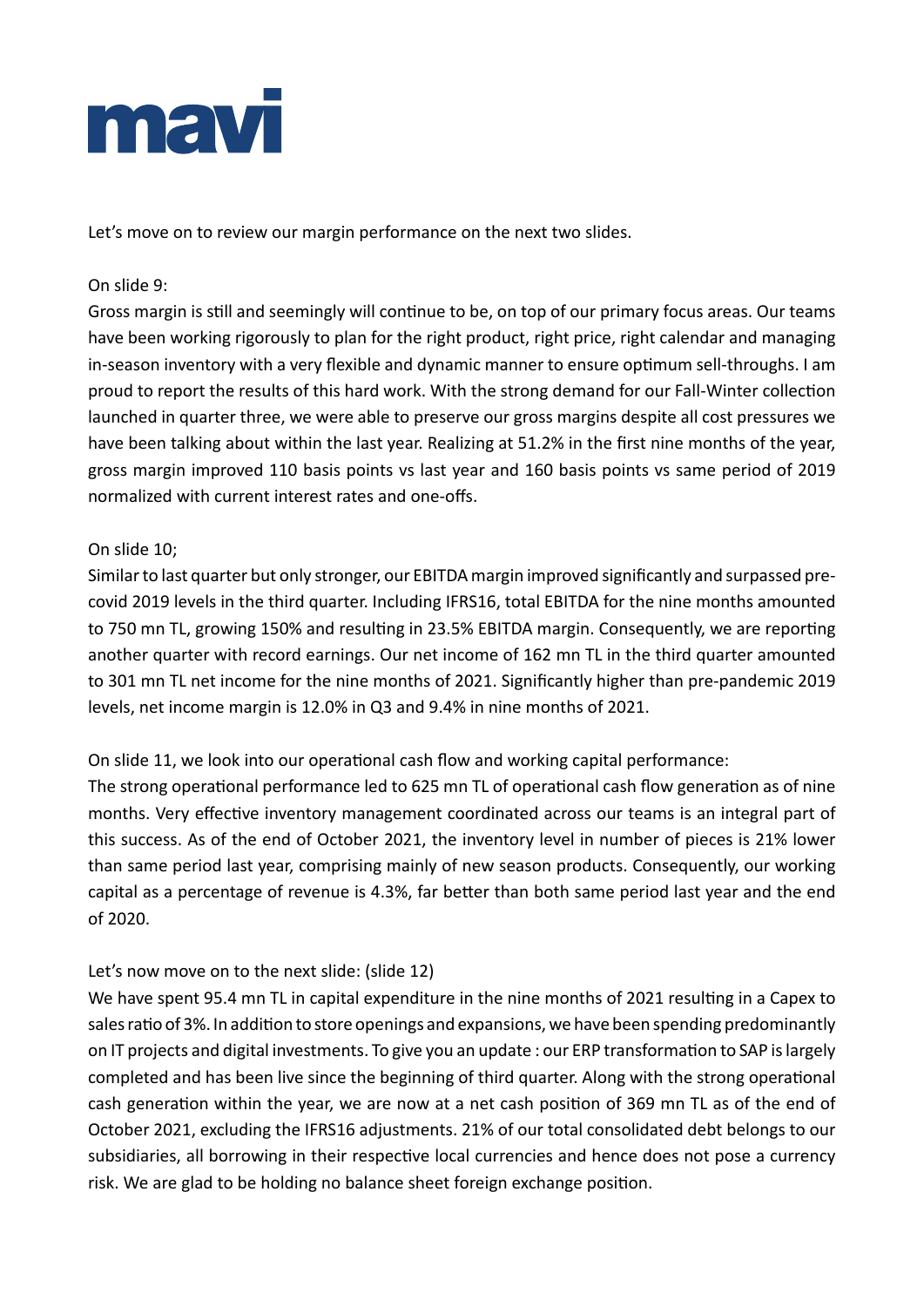

On Slide 13, we would like to provide our updated outlook for the financial year 2021: Driven by the strength of our brand, the better-than-expected third quarter results gives us all the confidence to increase our full-year outlook despite the external challenges that our industry continues to face. With the assumption that all stores in all regions stay open for the rest the year, we now expect to close the year with 80 to 85% consolidated sales growth compared to financial year 2020. We will have opened a total of 7 net new stores and expanded a total of 9 stores within the financial year 2021. We increase our EBITDA margin target by 50 basis points to 20.5 to 21.0 percent including IFRS16.

Having provided the full year expectations, as always, I would like to provide some insight on the current trading environment as of date. We continue to experience similar strong demand environment in quarter four as of today. Turkey retail same store sales increased 71% and Turkey online sales increased 100% yoy in November.I am happy to take your questions now.

## **Duygu Inceoz:**

Ladies and gentlemen, if you wish to ask a question, please click the raise your hand button, which is the hand icon on your control panel. When I call your name, please open your microphone before you speak. If you prefer to type your questions, you may use a chat screen or email me directly. For those of you who have dialed in via audio, we will take your questions last when there are no questions left on the platform. Alper Ozdemir has our first question. Please go ahead Alper.

# **Alper Ozdemir:**

Hello. Thank you for the presentation. You know, most of the retailers, including your competitors, introduced significant interim price hikes in the past couple of weeks. So, what's been your response so far? Thank you.

#### **Cuneyt Yavuz:**

There are, predominantly what we observe in the marketplace is especially those companies and brands that have international pricing are really fast to adapt, as you mentioned, due to their global pricing strategies. So if they believe a certain item is 19 euros globally, and there has been a certain evaluation, as you know, in Turkish liras, they have been really quick to adapt and maintain those price hikes.Mavi across the years, not just in this interim economic change, but historically, what we are focused on is maintaining a transitionary approach in terms of pricing and consumer purchasing power behavior. Therefore from Mavi's perspective, our pricing strategy is, lean towards remaining very competitive, making sure that we have the optimum inventory, the maximum sell-through with minimum markdowns, which actually, as you can see in quarter three and also the beginning of quarter four, we are able to deliver.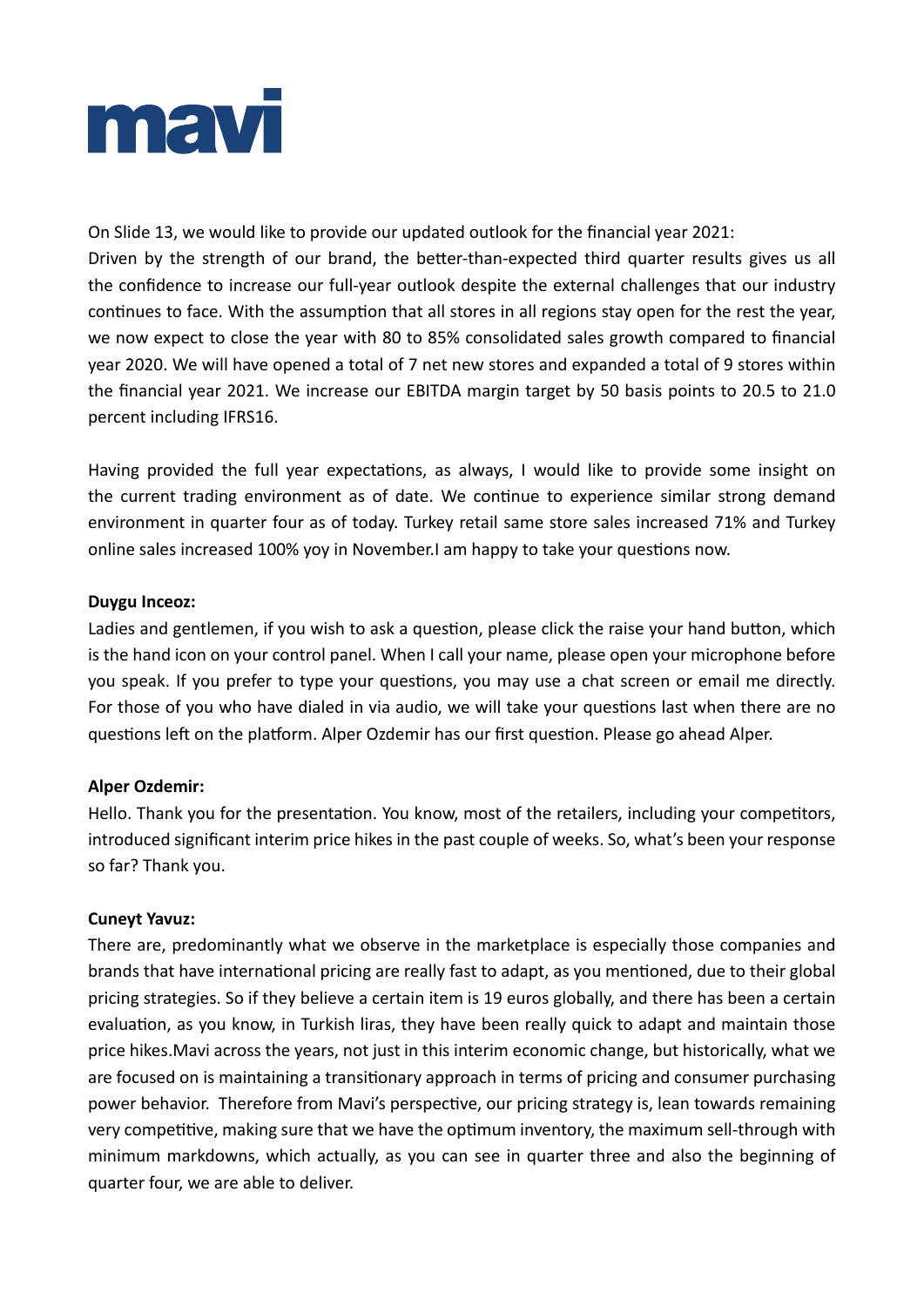# mav

## **Cuneyt Yavuz:**

So while we maintain operational costs in a very disciplined way, we are also making sure that our pricing strategy is not hurt, especially capitalizing on minimizing markdown ratios that we are handing out with our relative competitive price positioning due to external price increases that certain competitors are taking. So for us, not just now, but for the next six, eight months that are ahead of us, there will be a very diligent way of observing where our margins are, where the consumer is, and then take necessary pricing adjustments along the way. And as you can see from our inventory levels, we have really come down in terms of turning the company over the last two years to be a very agile and just in time brand capitalizing on production in Turkey.

We are at this point in time, very much aligned with our manufacturing base, speed to shelf is there, all the product we have is fresh, therefore, when we have such high turnover with such great cash conversion rates, we are able to take pricing on an ongoing basis, but not necessarily on a abrupt knee jerk reaction within a given day or month, by going really up at one goal.

#### **Cuneyt Yavuz:**

So our approach is going to be, we will remain competitive, see where the consumer purchasing power is, capitalize on Turkeys speed to shelf, use our financial power and our strong relationship with our manufacturing business partners to minimize the external pricing pressures to the consumer along the way. I know I'm going a little deeper, but these are typical questions that are popping up, therefore I'm trying to give a more expanded perspective. The other thing is, as we are all aware in terms of how our cycle works, predominantly our product, planning, purchasing, cost base et cetera, for all the way to April, May is more or less within our control/completed.

Therefore, as things externally move up and down, Mavi is less affected with what is happening with exchange rates, interest rates or the competitive pricing rates today. So we think, I've been saying this since the beginning of this year and I continue my position. I think Mavi will be very competitive in terms of pricing, but also true to its origin, the quality, the innovation, the product offering while maintaining certain margin challenges. We think we will be able to offset some of those challenges through better markdown management, better OPEX management and even higher product terms to generate an absolute increased gross profit in the coming months. So short question, a long answer, but thank you for bringing this up.

# **Alper Ozdemir:**

Thank you.

**Cuneyt Yavuz:** You're welcome.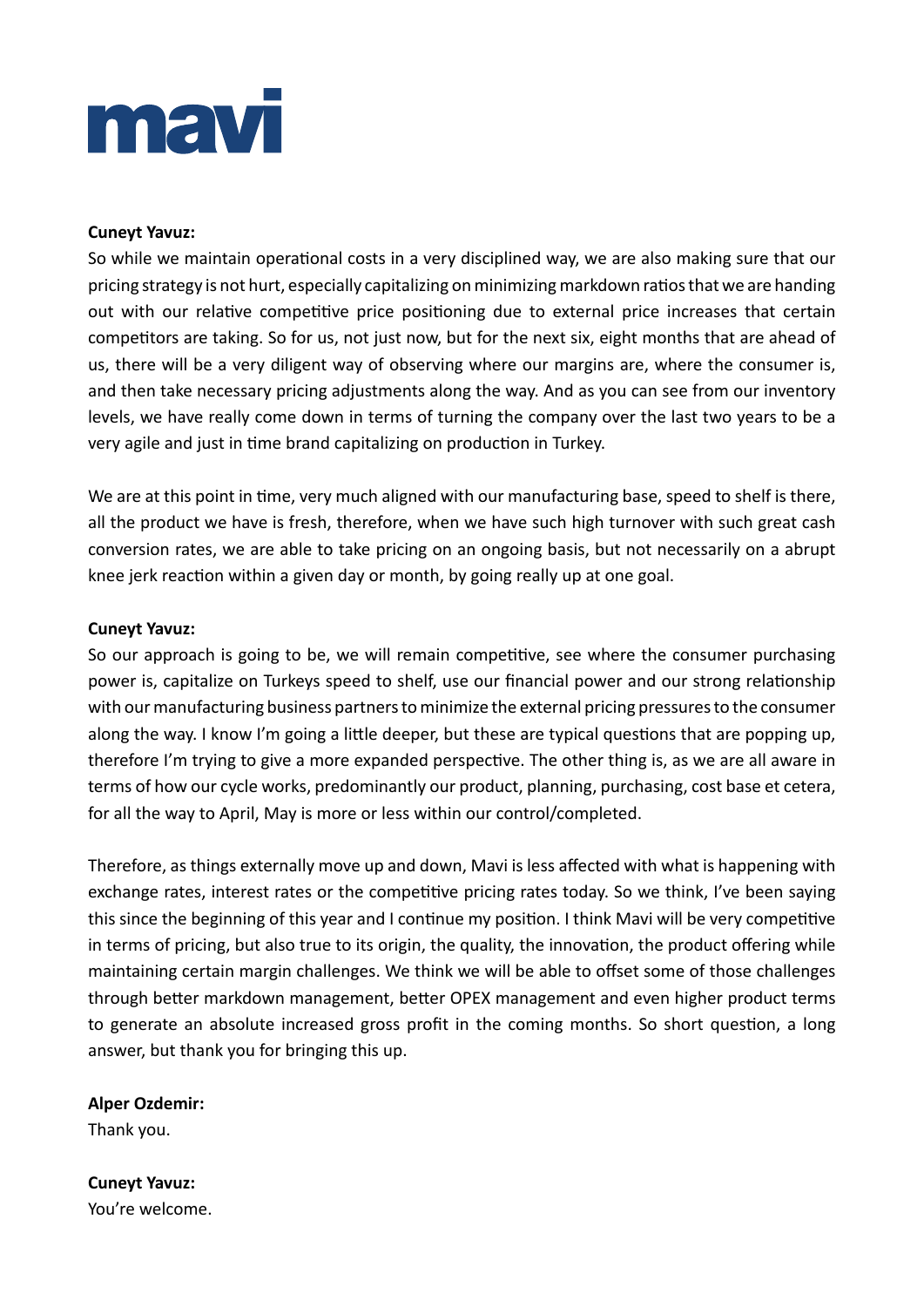

#### **Duygu Inceoz:**

Our next question is from Cemal, you had your hand up, but was it answered?

### **Cuneyt Yavuz:**

Hi Cemal. Yeah, you are still on mute. So, if you can just turn on your mic there.

## **Cemal Demirtas :** Hold on. Okay. Now I think it's fine now.

#### **Cuneyt Yavuz:**

Yeah.

## **Cemal Demirtas :**

Thank you for the presentation. My questions is about the current environment, when we look at our channel chanks, we see that the pricing environment is highly is strict and nobody really can make a planning for the following year. I would like to understand your perspective about the following year, assuming that the currency levels will stay at the current levels or a little bit lower. How do you see the dynamics on your side? And in November we see 71% growth. Could you give more details about the traffic side and the pricing side in that front. And again for the following year do you think the cost increases will lead you to some price increases or how do you see the consumption side for the following year? Thank you very much in advance.

#### **Cuneyt Yavuz:**

Thank you. I'll start from the very last, latter part of your question. Traffic is really solid and up in November. So we are extremely pleased with how the consumer is responding. Our basket size, unit for transaction is up. So what I have reported for quarter three, in the month of November is maintaining that momentum. In terms of pricing and basket size, roughly around 20% basket size increase again is holding true for November. Basket size does not necessarily mean that's the price we have taken, but it is a reflection of what year on year pricing, price increases that overall Mavi might have gone through. So it's an indicator. Moving down the line for next year, I will reiterate what I just said a few minutes ago. We will be very diligent in terms of how the minimum wage changes, how the inflation rates continue, how the disposable income of the Turkish consumer evolves and take our time in terms deciding vis a vis competition. Because we do also follow a certain matrix vis a vis competitors in terms of where we want to be in terms of brand positioning, and also from a business model perspective. Once we build the pricing structure in the right way, so that we have the top line gross margin or initial markups versus the EBITA margin protected. There, so it will be fluid dynamic, but the good news, what I'm trying to give you guys as a flavor is that the inventory is fresh, the turnover is really fast and our supply chain machine is not broken. It's working really nice.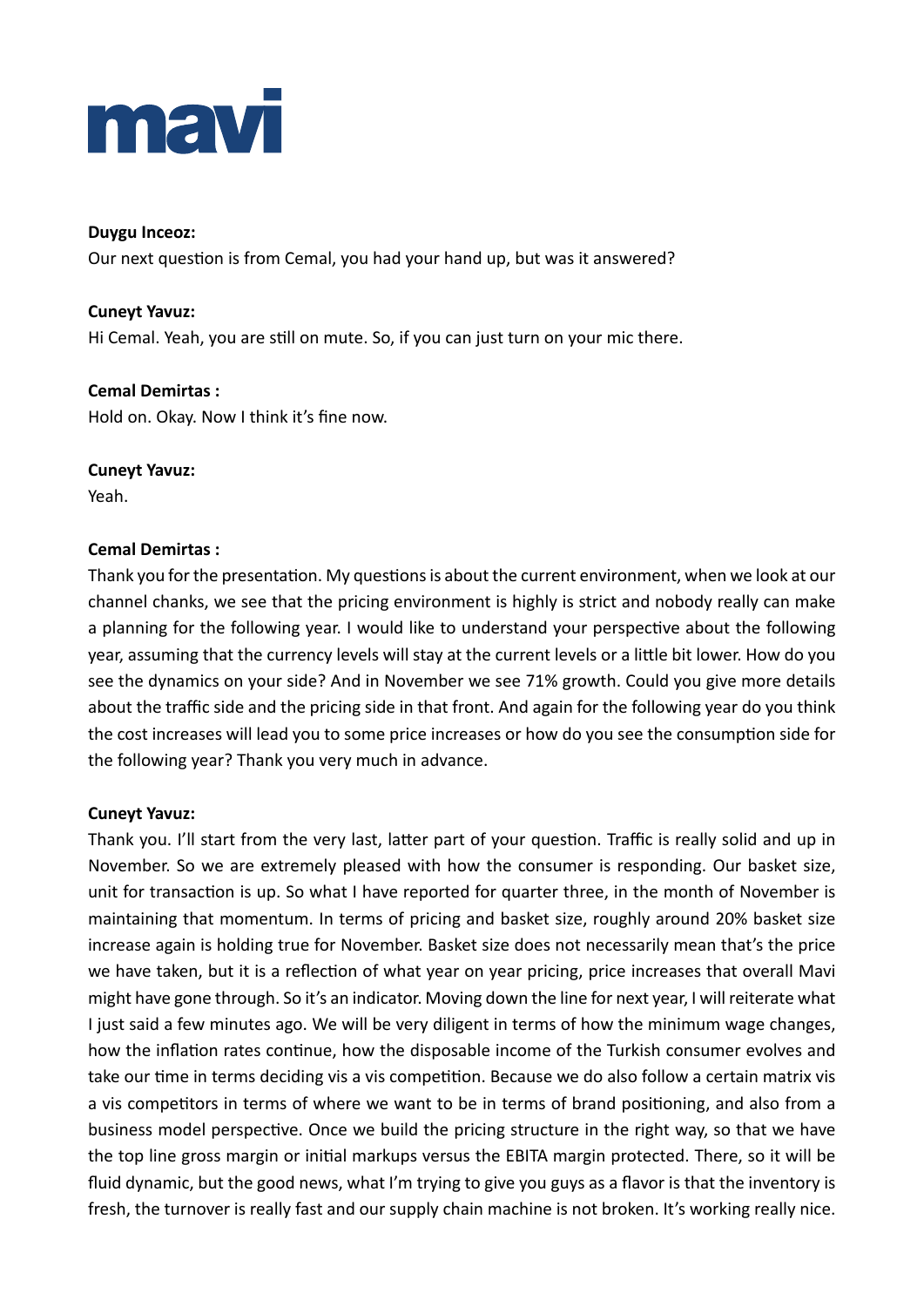

So our strategic partners and business manufacturing business partners, and Mavi's very much aligned. So we have been preparing, I would say through the year, in terms of cotton, fabric, finished goods or non finished good as well as capacity to make sure that we capture the increasing demand visa towards Mavi, to get and come across the consumer with nice and new products. So capitalizing on Turkish textile environment and the strength we have with our manufacturing partners, we believe we'll be really fast, agile and adaptive in terms of maintaining the good result you see here. Clearly there will be a cost increase. And if you're asking me in terms of direction, it's really not easy to say, but we will definitely be taking, continuing to take price increases, but we will do it in sync with the market dynamics. And even, I would say to a certain extent, we will be in a more competitive position with vis a vis especially the imported brands. So I remain quite confident in terms of what more we can sell. One other point to add on in terms of our industry and consumer behavior. I think the consumers are out there. And as a brand, we are a discretionary product. I've been heading up Mavi for 14 years almost. And through this year, we've had many ups and downs, but in terms of consumer traffic and purchasing willingness, I've seen very little wavering. So I'm really confident despite a lot of the negative economic sentiment, in terms of people's willingness and appetite to come in and buy a pair of jeans and the T-shirt will be strong. And even if there are certain segments that are hit to a certain extent, Mavi with its competition, competitive situation, and the nationwide coverage will be capturing a lot of market share to at least maintain some of the headwind that might be happening in the market.

So from a volume, price, consumer franchise growth, new product innovation, the Mavi factories, or the team here in our office is very busy. And in terms of volume and real growth and franchise growth and market share growth, we are internally planning for a very strong 2022 spring summer. So we are not wavered or discouraged by what is happening externally in terms of economic uncertainties that are out there, which we have to deal with, you're right. But I think if any company is prepared to deal with it, it'll be us in the industry or one of us, one of them definitely will be us. I don't want to say we will be the one, but we will be one of the few that will deliver good results, continue good results in the coming months also.

#### **Cemal Demirtas:**

Thank you very much. And by the way, I am your loyal customer of Mavi. I look at my outfits, denim and my shirt, they are both Mavi and I'm happy with the products. Just a quick note, you need to be happy with the product. So I look at myself and say, "For my shirt and my denim Mavi and happy with that." Thank you very much.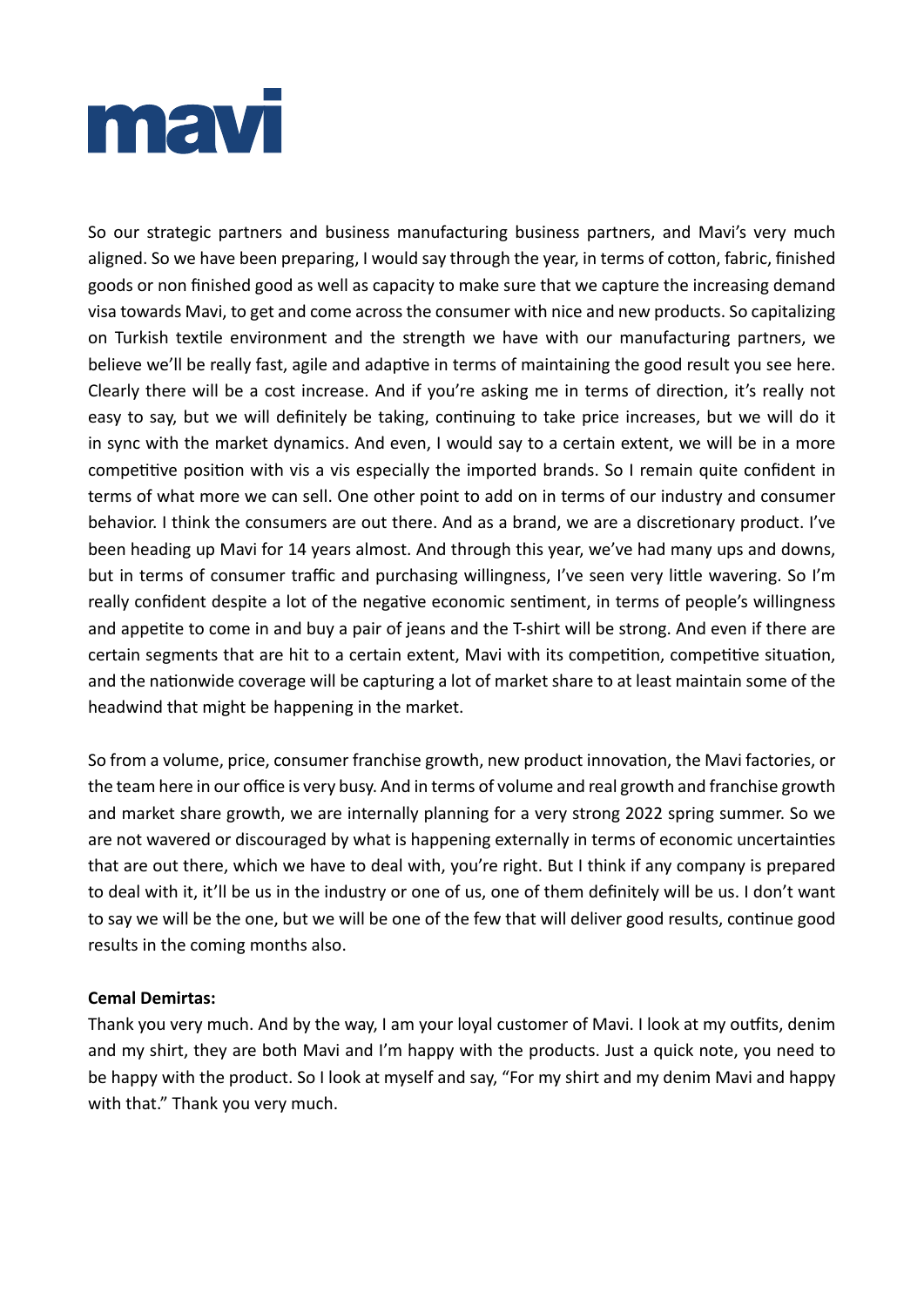# mav

## **Cuneyt Yavuz:**

Thank you. I mean, that's the biggest compliment I can get. What I say to everybody is if you have any problems, call me immediately, if you're happy, spread the good news. So, we are here to give the best service and just building on what you just said, our number one priority through this is never to go back on quality. So we will have great products and what you buy today as a happy shirt or a happy pair of jeans, hopefully next year, we will be even delivering better quality, better design, better innovation in terms of what we are doing. And as you know, we are also, through this all, investing a lot in terms of sustainability. Let me take a minute there, that more and more of what we produce and how we produce is going in the right way and becoming more green. So not only are we growing our business, but also we're growing it in a significantly more earth friendly way, which is another point that makes me really proud. Anyway, I can get excited and carried away. So if there aren't any other questions, let's get back to business.

## **Duygu Inceoz:**

If anyone else wishes to ask a question, you can please raise your hand. Alper, please go ahead.

### **Alper Ozdemir:**

I have a question out of the third quarter context, but when you're going through the presentation, just the share of women wear, I mean caught my attention. I think it's low compared to your competitors. I don't know the exact figures of your competitors, but it seems to be that it's, I mean, 33%, maybe just common sense, but it's low. I mean, is it an area of potential growth or I don't know, or are you concerned about this phenomenon? I just wanted your view about it. Thanks.

#### **Cuneyt Yavuz:**

For those of you who might not have listened to me talk about the women's category, so it's a good opportunity to reiterate our position. First and foremost, let me start by saying that our share of women's category in this quarter has grown. So we are actually really happy in terms of the direction it's going. Building on what you just said actually, women's category is one of the growth opportunities and areas we do strive to go after. This is also an area where there is the biggest competition. So there are a lot of brands who are competing for women's category and having a blue jean heritage is on itself makes it a little more masculine than other brands. So where we are in terms of who we are, denim centric casual wear, as you will recall, we are now Turkey's second largest mans wear company. We used to be three before the pandemic, and we are now in a position of number two and we are growing really nicely. So on the one end, there is still a lot of opportunity and ground we can capture in terms of man's growth, but we have a very strong position and we will strive and continue to grow that. And at the same time, if we are able to, and we want to be able to expand our categories and appeal for women and grow with women. That is a definite growth opportunity, a growth area for us. If you look at big urban areas and A, A Plus